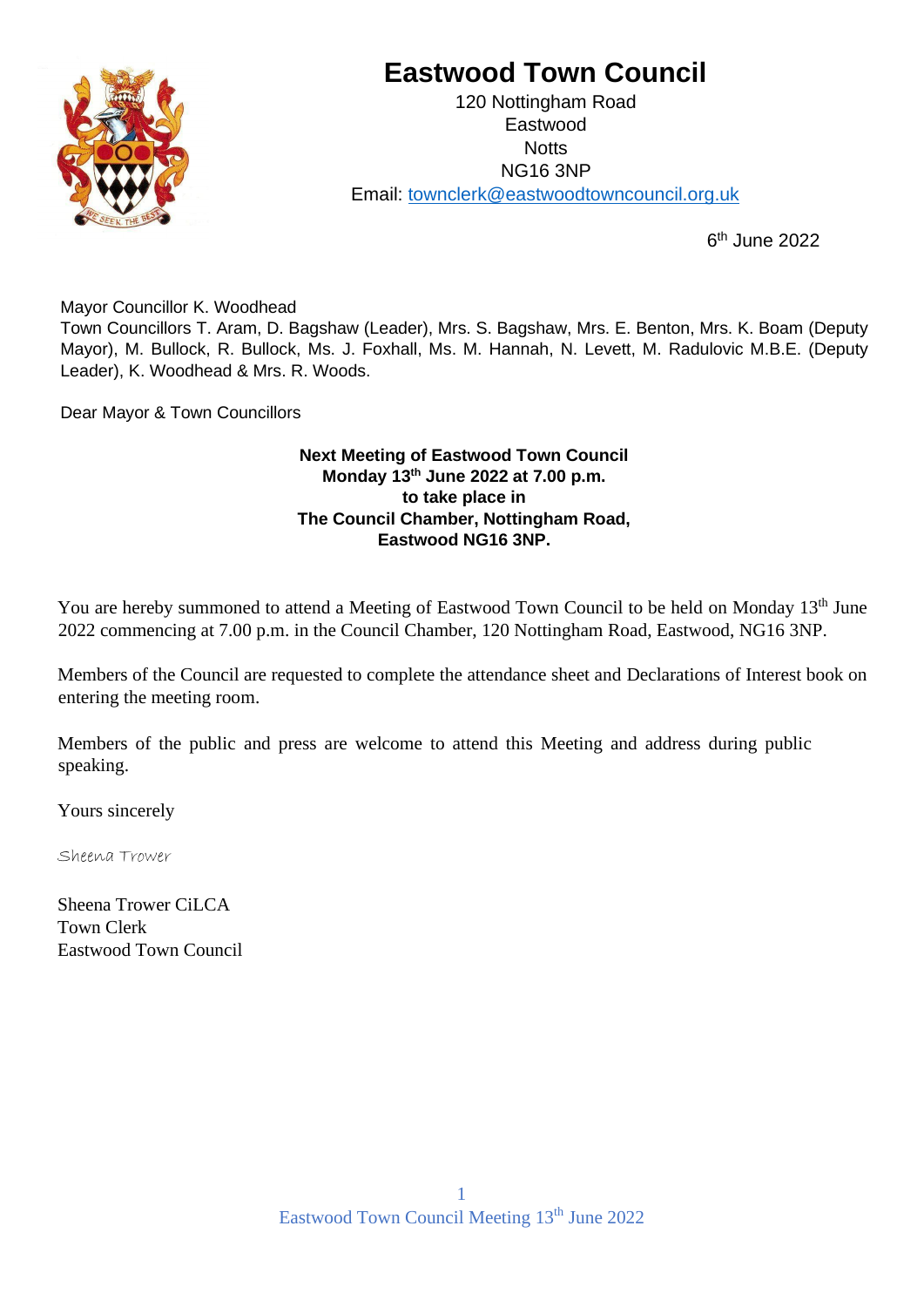# **EASTWOOD TOWN COUNCIL A G E N D A Monday 13 th June 2022 commencing at 7.00 p.m. in the Council Chamber**

- **1) To Receive Apologies for Absence**
- **2) Prayers**
- **3) Variation of Order of Business -** (if required)

## **4) Declaration of Members Interests**

- a. Members must ensure that they complete the Declarations of Interest sheet prior to the start of the meeting in respect of items other than Disclosable Pecuniary Interests and must indicate the action to be taken (i.e. to stay in the meeting, to leave the meeting or to stay in the meeting to must ensure that they complete the Declarations of Interest sheet prior to the start of the meeting and must indicate the action to be taken (i.e. to stay in the meeting, to leave the meeting or to stay in the meeting to make representations and then leave the meeting prior to any consideration or determination of the item)
- b. Where a Member indicates that they have a Disclosable Pecuniary Interest but wish to make representations regarding the item before leaving the meeting, those representations must be made under item (a) of Public Speaking.
- c. The Declarations of Interests for matters other than Disclosable Pecuniary Interests, Members will be asked to confirm that the record is correct.

## **5) To determine which additional items on any part of the agenda should be taken with the public excluded.**

If the Council decides to exclude the public, it will be necessary to pass a resolution in the following terms: "In view of the confidential nature of item (item 8) to consider a resolution to exclude the press and public from the meeting in accordance with the Public Bodies (Admission to Meetings) Act 1960, s1, in order to discuss the item."

#### **6) To receive Minutes for approval**: -

- (a) Annual Meeting of Eastwood Town Council 9<sup>th</sup> May 2022 as attached
- (b) Arts & Events Committee 3rd May 2022 as attached

A period of not more than 30 minutes will be made available for members of the public and Members of the Council to comment on any matter. Each Speaker may only speak for a maximum of 5 minutes.

#### **7) Public Participation: -**

- **(a) Address by Members of the Public**
- **(b) Nottinghamshire Police Matters**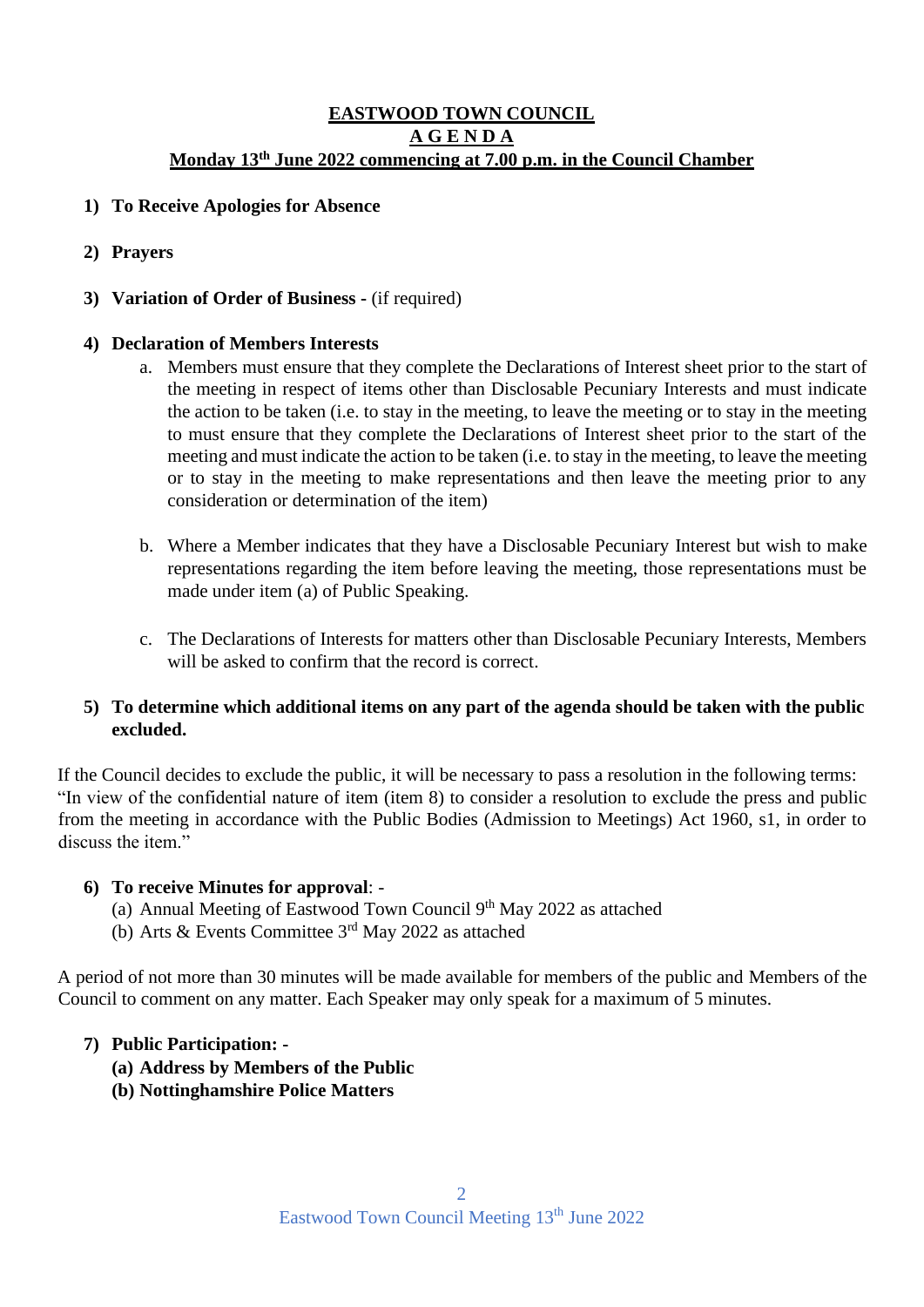- **(c) Nottinghamshire County Council Reports** County Councillor E. Cubley (i) Update on Tinsley Bridge (ii) Condition of street furniture, highways and pavements in the town and funding allocation.
- **(d) Broxtowe Borough Council Reports**
- **8) Town Mayor's Announcements – Cllr Ken Woodhead**
	- **(a)** Job Club report following meeting held 31st May 2022 at Eastwood Town Council
	- **(b)** St. Mary's Church Jubilee Event Sunday 5<sup>th</sup> June 2022
	- **(c)** Breathe Easy Jubilee Event 8<sup>th</sup> June 2022
	- **(d)** Date for Eastwood Town Council Annual Civic Service 2022/2023
- **9) Eastwood LUF Task and Finish Group** meeting organised to take place 16<sup>th</sup> June 2022 by Teams 4.00 p.m. until 5.30 p.m.
- **10) Eastwood Neighbourhood Plan update in accordance with Levelling Up Bid** (Cllr Radulovic)

# **11) Financial Matters**

- a) To receive Internal Audit Report for the period 2021 2022
- b) To approve Annual Governance Statement 2021 2022 as attached
- c) To approve Accounting Statement 2021 2022 as attached
- d) To receive Receipts and Payments Report May 2022 as attached

# **12) To receive reports of Committees: -**

- (a) To receive amended Arts & Events Committee Terms of Reference for approval
- (b) Arts & Events Committee held Monday 31<sup>st</sup> May 2022 (Chairman Cllr K. Woodhead) Next meeting Tuesday  $28<sup>th</sup>$  June 2022 at 6.30 p.m.
- (c) To receive amended Assets, Policy & Finance Committee Terms of Reference for approval

# **13) Clerk Report** as attached.

- **14) Planning applications through Broxtowe Borough Council**
- **15) Councillor Vacancy for Co-option (One Eastwood Hall Ward)** closing date 16<sup>th</sup> May 2022
- **16) Notice of Vacancy (Hilltop Ward)** following resignation of former Cllr Mrs. M. Seagrave
- **17) Code of Conduct training date to be provided by Broxtowe Borough Council prior to consideration of adoption of the revised Code of Conduct through Borough Council. Date to be agreed.**
- **18) Council Surgery/Coffee Morning/Police Community Morning Saturday 30th July 2022 10.00 a.m. until 12 noon**
- **19) Christmas Lights for Eastwood Town 2022 update**
- **20) Exclusion of Public Order**
- **21)** Report on request for improved safety measures Tinsley Bridge
- 22) Staff Matters (Chairman of the Personnel Committee Report 1<sup>st</sup> June 2022)
- **23) Next meeting to take place on Monday 11th July 2022 at 7.00 p.m.**